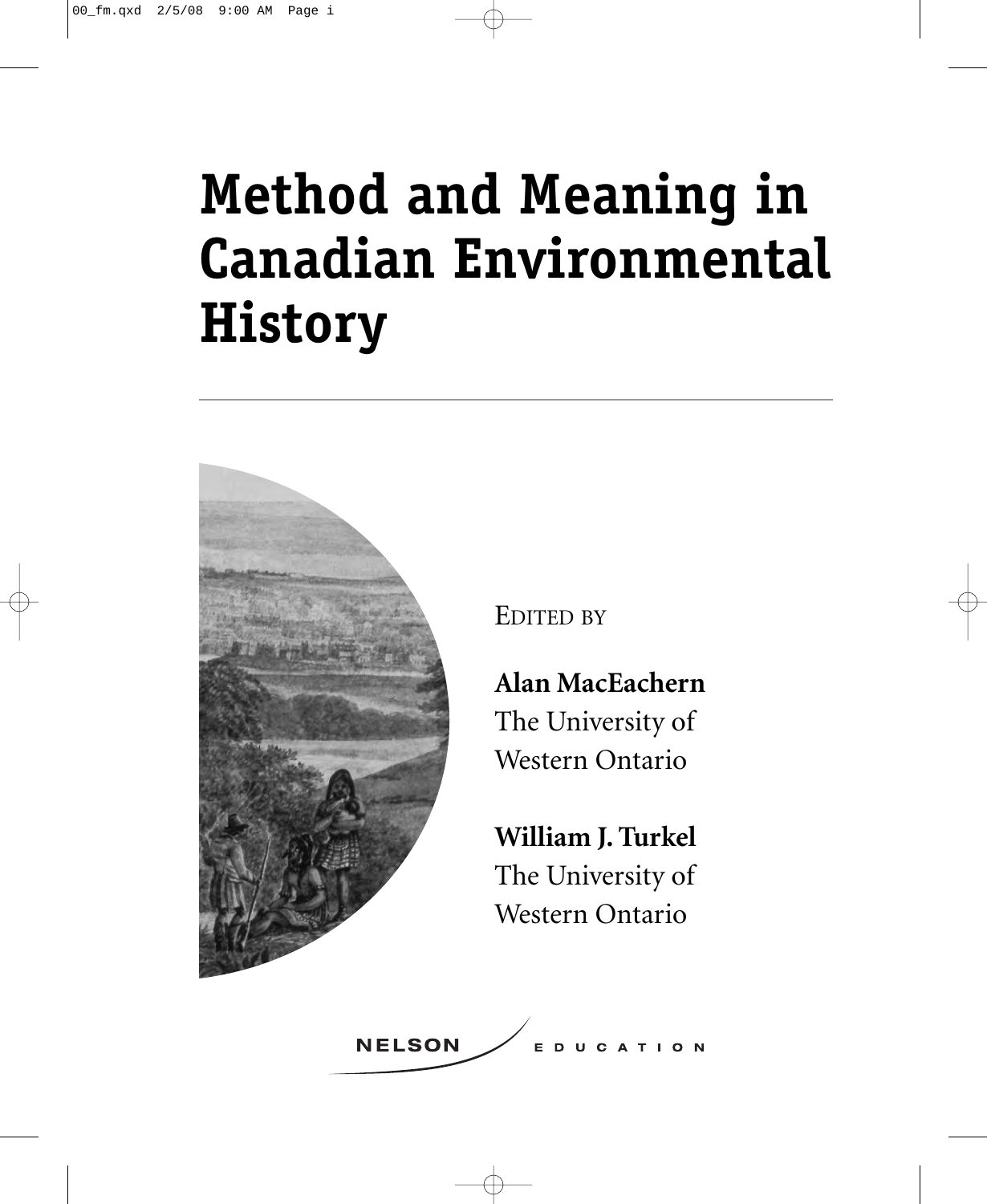#### **Dedicated to**

51°50'1.93" N 122°33'22.54" W and 46°10'26.32" N 63°18'20.75" W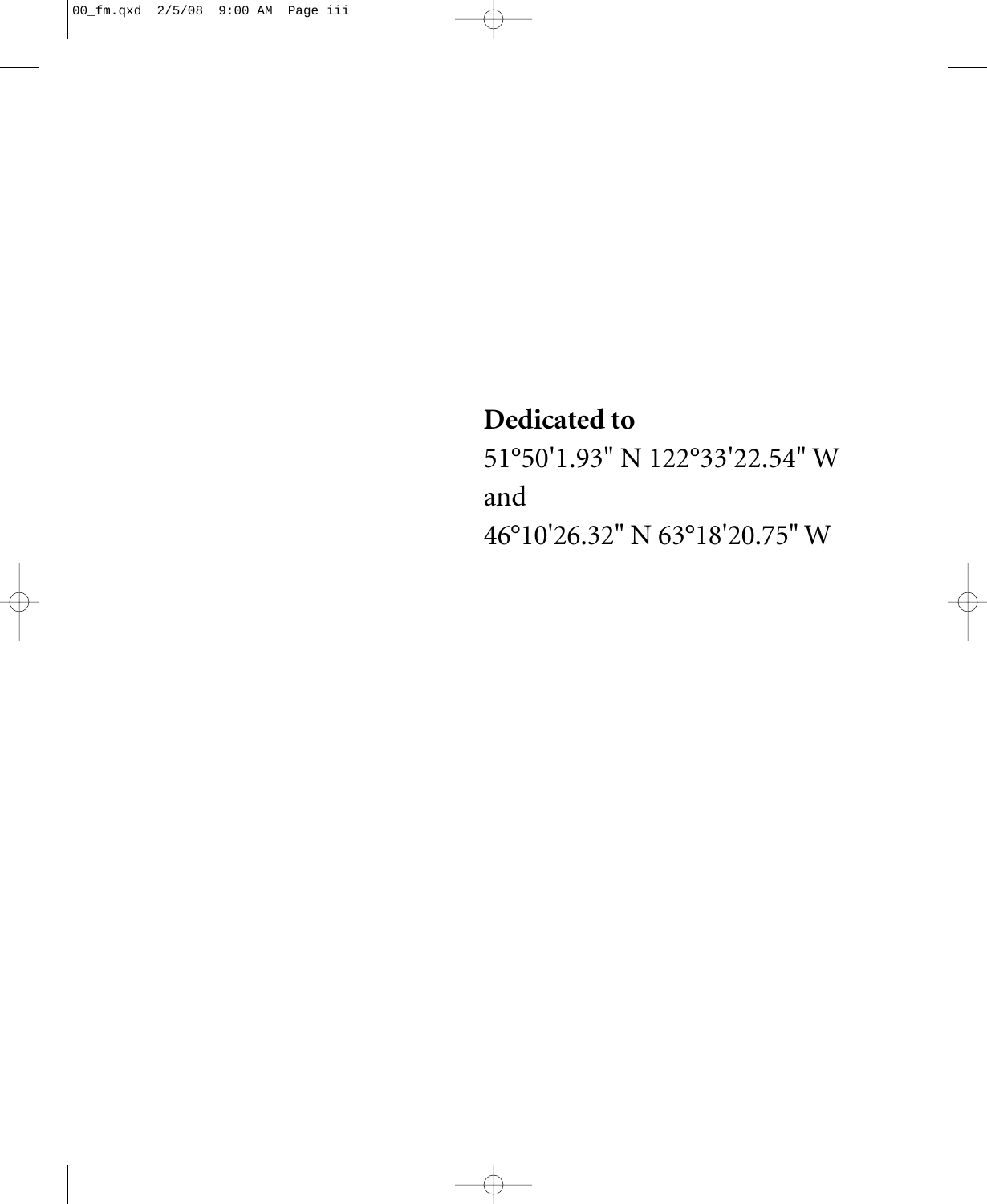## **Contents**

| Graeme Wynn, "Travels with George Perkins Marsh: Notes on a Journey into                 |
|------------------------------------------------------------------------------------------|
| Donald Worster, "Ice, Worms, and Dirt: The Power of Nature in North American History" 24 |
|                                                                                          |
| Peter E. Pope, "Historical Archaeology and the Maritime Cultural Landscape               |
| Carolyn Podruchny, "Writing, Ritual, and Folklore: Imagining the Cultural Geography      |
|                                                                                          |
| Lyle Dick, "People and Animals in the Arctic: Mediating between Indigenous               |
|                                                                                          |
| R. W. Sandwell, "History as Experiment: Microhistory and Environmental History" 124      |
|                                                                                          |
| Colin M. Coates, "Seeing and Not Seeing: Landscape Art as a Historical Source". 140      |
|                                                                                          |
| Section V: Finding the Nation in Nature  181                                             |
| John F. Varty, "Trust in Bread and Bologna: Promoting Prairie Wheat                      |
| Alan MacEachern, "Lost in Shipping: Canadian National Parks and                          |
|                                                                                          |
| Michèle Dagenais, "The Urbanization of Nature: Water Networks and                        |
| Joanna Dean, "Seeing Trees, Thinking Forests: Urban Forestry at the University           |
|                                                                                          |

Æ

 $\bullet$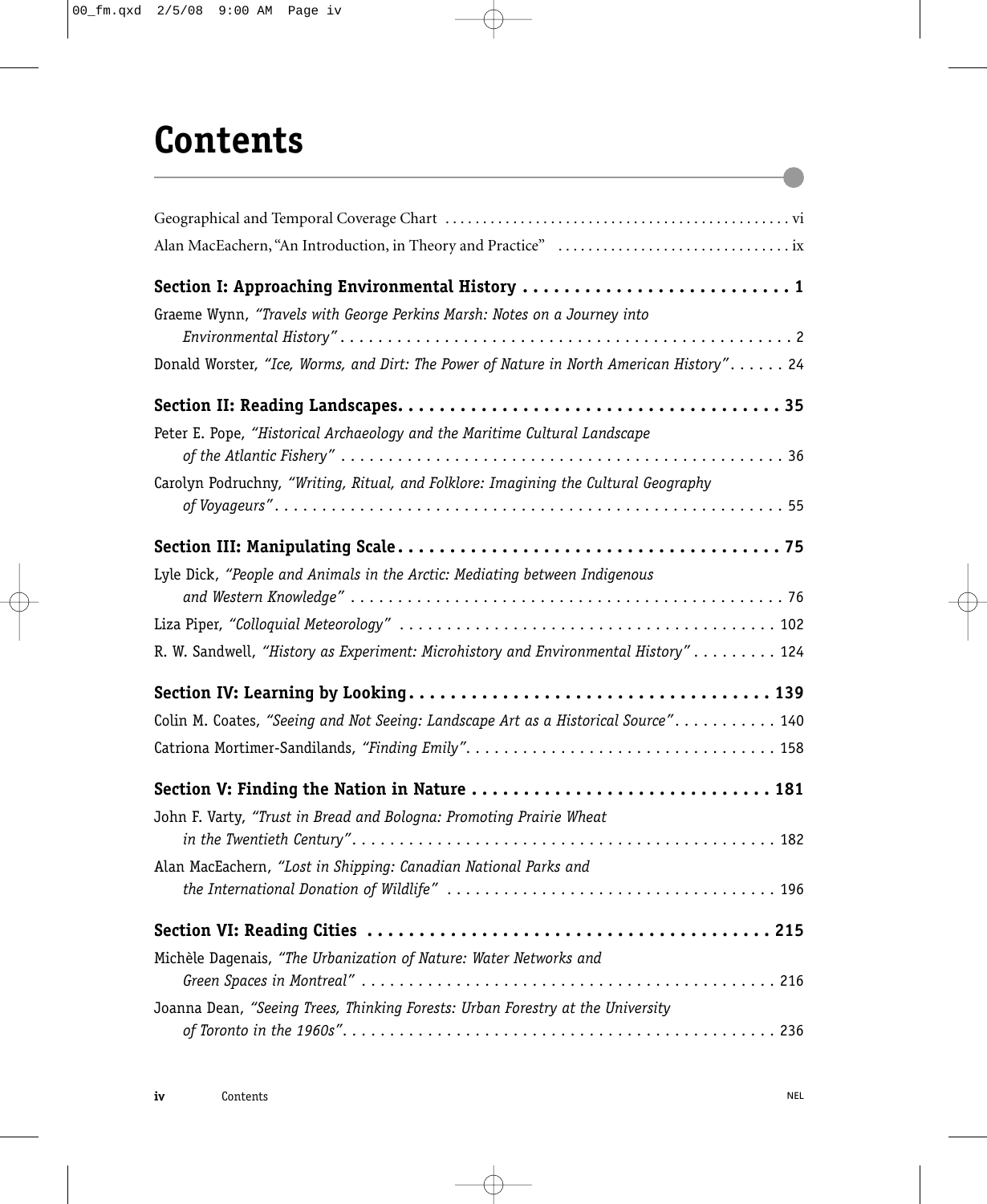| Matthew Evenden, "Mapping Cold War Canada: George Kimble's Canadian Military                                                                                            |  |
|-------------------------------------------------------------------------------------------------------------------------------------------------------------------------|--|
| Stéphane Castonquay and Diane Saint-Laurent, "Reconstructing Reforestation:<br>Changing Land-Use Patterns along the Saint-François River in the Eastern Townships". 273 |  |
|                                                                                                                                                                         |  |
| Stephen Bocking, "Nature's Stories? Pursuing Science in Environmental History" 294                                                                                      |  |
| William J. Turkel, "It Costs Something to Learn Something: Property Rights,                                                                                             |  |
|                                                                                                                                                                         |  |

|--|--|--|--|--|--|--|--|--|--|--|--|--|--|--|--|--|--|--|--|--|--|--|--|--|

Æ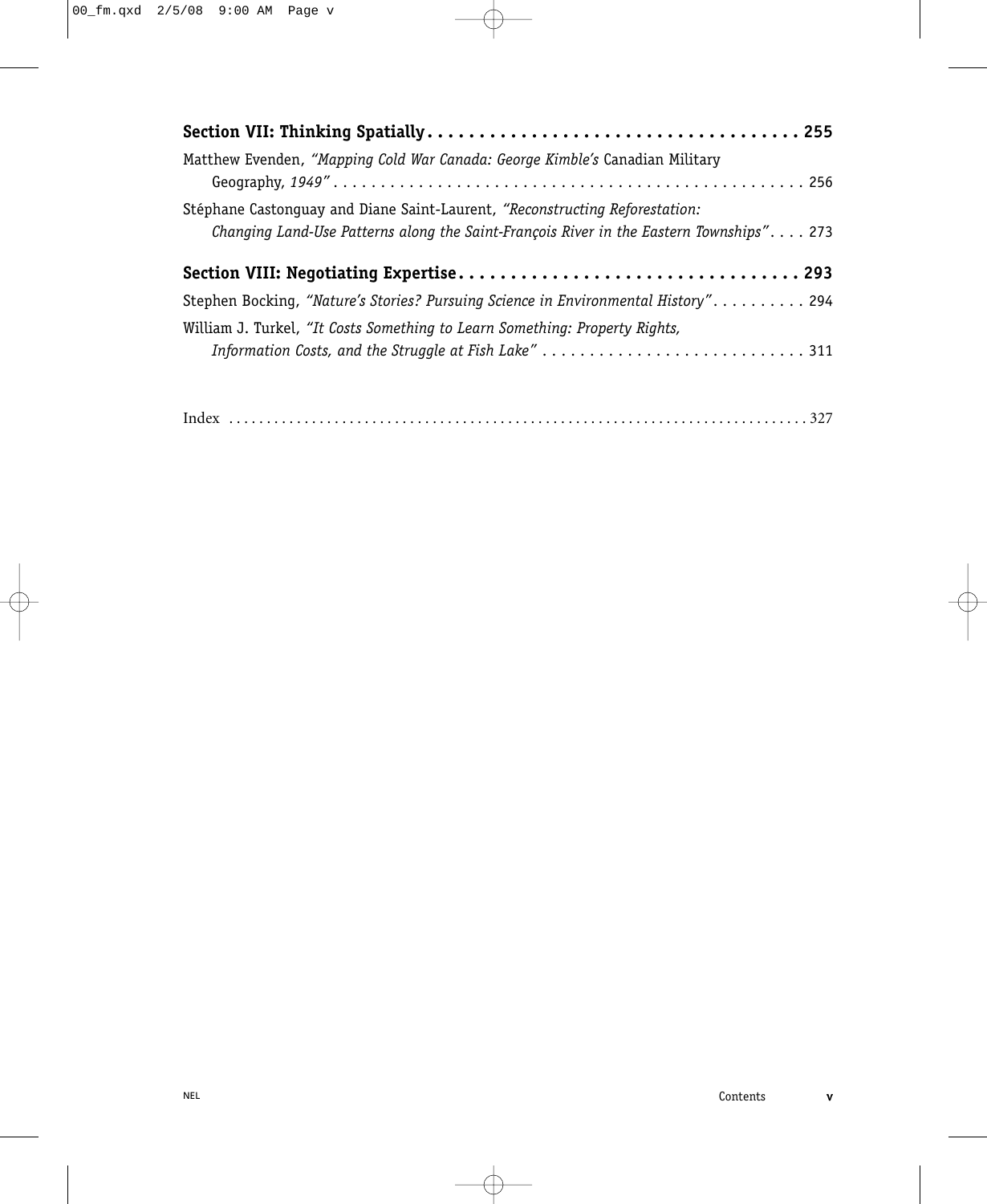### **An Introduction, in Theory and Practice**

#### ALAN MACEACHERN

First, the practice.

When preparing for my Ph.D. comprehensive exams in the early 1990s, I read George Perkins Marsh's groundbreaking 1864 book, *Man and Nature,* which systematically chronicled how humans have shaped the natural environment. I came across this Canadian content in a footnote: "The great fire of Miramichi in 1825, probably the most extensive and terrific conflagration recorded in authentic history, spread its ravages over nearly 6,000 square miles [15,500 sq km], chiefly of woodland, and was of such intensity that it seemed to consume the very soil itself."<sup>1</sup> I learned subsequently that this New Brunswick fire had also wiped out communities and killed scores, if not hundreds, of people. I took it for granted historians had written about the fire, and since I was interested in environmental topics, expected to learn a lot more about it from them. But over time I realized that historians had all but completely ignored the Miramichi Fire.

That surprised me. How could a forest fire said to have burned one-fifth of New Brunswick not have had a great impact on a colony devoted to forestry? How could it not have reshaped the settlement, society, economy, and ecology of New Brunswick? How could it not be a topic of historical interest? So in 2000, when working on my postdoc, I decided to devote one month at Library and Archives Canada to finding out as much as I possibly could about the Miramichi Fire. This meant poring over standard historical sources such as newspapers, government records, land records, diaries, correspondence, and travel accounts. Completely immersing yourself like this in historical research is the best way I know to gain a sense of a past society, a feeling for what life was like on the ground. But it is the accumulation of hundreds of tiny details that gets you hooked, that will remind you that you are learning about real, three-dimensional people. I read about the British immigrants who arrived that October to find the forest still in flames and sailed right back. The owls that flew to the south of the colony to escape the great fire, only to be shot in great number. The insurance company that began advertising fire insurance in a New Brunswick paper one week after the fire; the ad ran for years. A song written in Wales about the fire. A charity pamphlet filled with gory descriptions of deaths by immolation. My reading spiralled outward, to include almanacs, maps, literature, forestry journals, sermons. Pretty soon, everything seemed to relate to the fire in some way: the Erie Canal's opening two weeks after the fire; John Constable's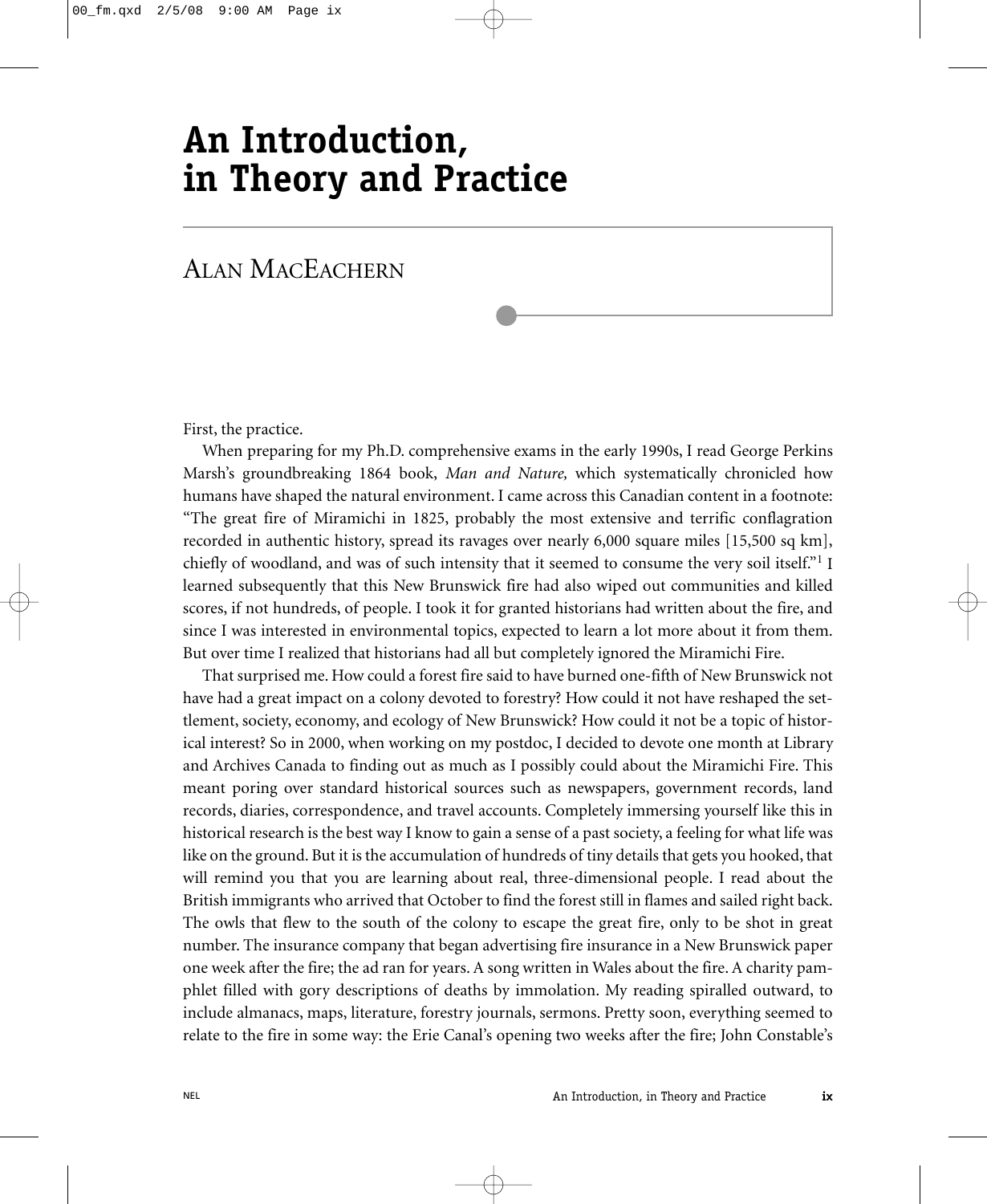paintings of clouds; Henry David Thoreau's writings on plant succession; the invention of the matchstick in 1827. Everything seemed worth reading about. That's always a good sign that you're becoming obsessed (which is not to say it's time to stop).

The fire was pulling me out of my comfort zone as a historical researcher. I wanted to better document the weather in New Brunswick in the summer and fall of 1825, so that meant both tabulating the meteorological records in the U.S. Army's Fort Sullivan in nearby Maine, and also learning about hurricanes and cold fronts. I wanted to know how far the smoke from the fire spread, so that meant not only contacting one of the world's experts on using ice cores to reconstruct climate records, to ask if his Greenland samples showed evidence of an 1825 fire (nope), but also learning about wind and glaciochemistry. And I needed to understand a lot more about forest ecology, forestry technology and practices, and forest fire dynamics. I did not become an authority on any of these subjects, but I learned to read their literatures, and to ask experts in these fields what I hope were sufficiently intelligent questions.

My sense of the Miramichi Fire was by now taking shape, and I believed I knew how it had faded from historical memory. In the first generation after the fire, almost every single commentator agreed that it had been as massive as first reported. I took this as very strong evidence—given that the accounts were written after the smoke had cleared, were sometimes very precise, and were frequently made by locals to locals, who would know if statements were exaggerated. But the Miramichi forests were healthy, ecologically diverse, and resilient, so they grew back quickly after the fire, and in a matter of decades there was little obvious physical evidence of the fire. In 1906, the foremost chronicler of New Brunswick's past, historical geographer W. F. Ganong (of the chocolate Ganongs), decided to map the fire's boundaries. He worked through some of the same sources I did, and he sought the opinion of a well-known lumberman, who assured him that the fire could not possibly be as large as was believed: there were simply too many big trees standing within the presumed fire area. Ganong's essay, "On the Limits of the Great Fire of Miramichi of 1825," argued that there was one intense fire around settlements on the Miramichi River, and a less intense one that just did limited damage here and there over the 6,000 square miles. Ganong didn't quite extinguish the fire, but he poured water on it. He even included a map, showing how the fire burned hardest around populated areas. His method seems to have been to assume that unless there was specific documentary evidence that an area had been damaged, it hadn't been—and since unpopulated and less-travelled areas are less likely to offer such evidence, there are large blank spaces on his map, suggesting the fire was not such a big deal. Ganong's theory became the standard way to understand the fire in the 20th century. I imagine Ganong in 1906 looking out over the Miramichi, trying to conform the historical record of the Miramichi Fire to the mature forests he saw around him. And so, I believe, he unwittingly used nature against itself; he used its restorative power to discredit its destructive power.

That was it, then. I'd write up what I believed and try to publish it somewhere.

Except that I wondered if I could find out more. Forest fires can leave material evidence of their passing on the trees that survive them. They leave fire scars, and since trees grow a new ring each year, it is possible to date those scars. What if there were still fire scars on 1825 tree rings to be found in areas that, according to Ganong's map, were not supposed to have been badly burned? (I told you I was obsessed.) I was soon talking to the Dean of Forestry of the University of New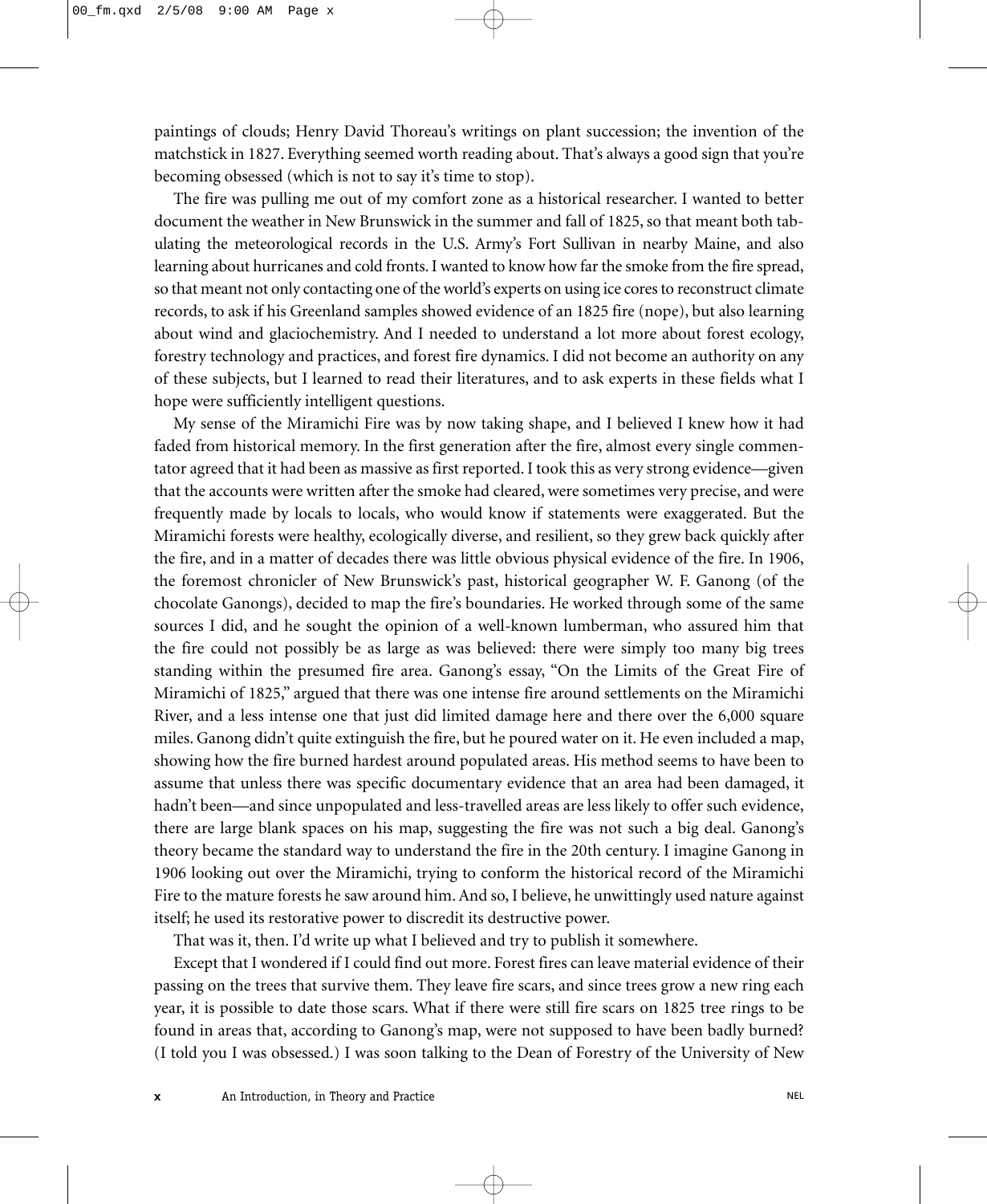Brunswick, and learned that the New Brunswick Department of Natural Resources and Environment (NRE) regularly surveys every single provincially owned forest stand in the province, taking core samples from 5 to 10 somewhat-representative trees in the stand. What if, I asked, we weed out all trees in the survey database that are over 180 years old (there turned out to be fewer than 200 such trees for the entire province), find which are around the fire's presumed perimeter, and go visit some of them, on the assumption that there is already evidence of one tree in that stand being alive in 1825, and there may be more? The Dean's reply: "We?"

That's how I found myself bouncing along northeastern New Brunswick forestry roads in a  $4\times 4$  with a UNB forestry grad student at the wheel. We drove and then walked to track down specific stands of trees, looked for what might be surviving old trees, and with an increment borer an auger that you manually screw into the tree—collected core samples from the tree's north, south, east, and west points. We also ate mosquitoes, slogged through swamp, and fell periodically in thick brush. We took the samples back to the forestry lab, where not a single trace of an 1825 fire scar appeared under the microscope. Not one.

This was not really a surprise; I had already come to realize how quixotic my New Brunswick woods research was. After all, we were looking for a tree that was within the fire's perimeter but outside Ganong's estimate, that was in an area likely to burn (for example, not a bog), that *did* get burned, that got scarred, that was old enough in 1825 to have survived the fire (in effect, more than 20 years old or so at that time), and that was not only still standing but also still alive, since dead trees rot from the middle, making tree-ring dating next to impossible.<sup>2</sup> We might have had more luck finding a human survivor of the 1825 fire.

Yet the research trip was not a failure. I learned lots about my topic, about forest ecology, Miramichi geography, and dendrochronology. (For example, straws duct-taped together serve as perfect containers for the long, cigarette-like tree cores. Straws from Subway have the best diameter, arguably. But if taking several dozen straws from a Subway, it's polite to order a sandwich first.) Beyond that, our method of using the NRE forest surveys was more effective than anyone had expected. We found a number of very old trees, including a 341-year-old red pine—quite unusual in a province that has been logged extensively for the past 200 years. And we may have just missed more. Sometimes, we broke through dense brush and came upon a clearing where the stand we were looking for should have been. A forestry company had gotten there first.<sup>3</sup> To the NRE, the presence of an old tree on its forest survey signalled a stand's "overmaturity," and was a factor in deciding which stands it would give the companies license to remove. Each year, about 2 percent of New Brunswick forests are systematically cut down, so within a 50-year period there will be very few trees more than 50 years old. This may have been my last chance to see many of the trees from the era of the Miramichi Fire.

Now, the theory.

The research experience I just described exemplifies much about environmental history. First, environmental historians argue that because nature is central to human affairs, it is an appropriate, even necessary subject for historical study. In the Miramichi case, nature not only destroyed communities, but also fostered them in the first place, shaped their development, and was the source of their dealings with the wider world. Yet, as in the Miramichi case, most historians have tended to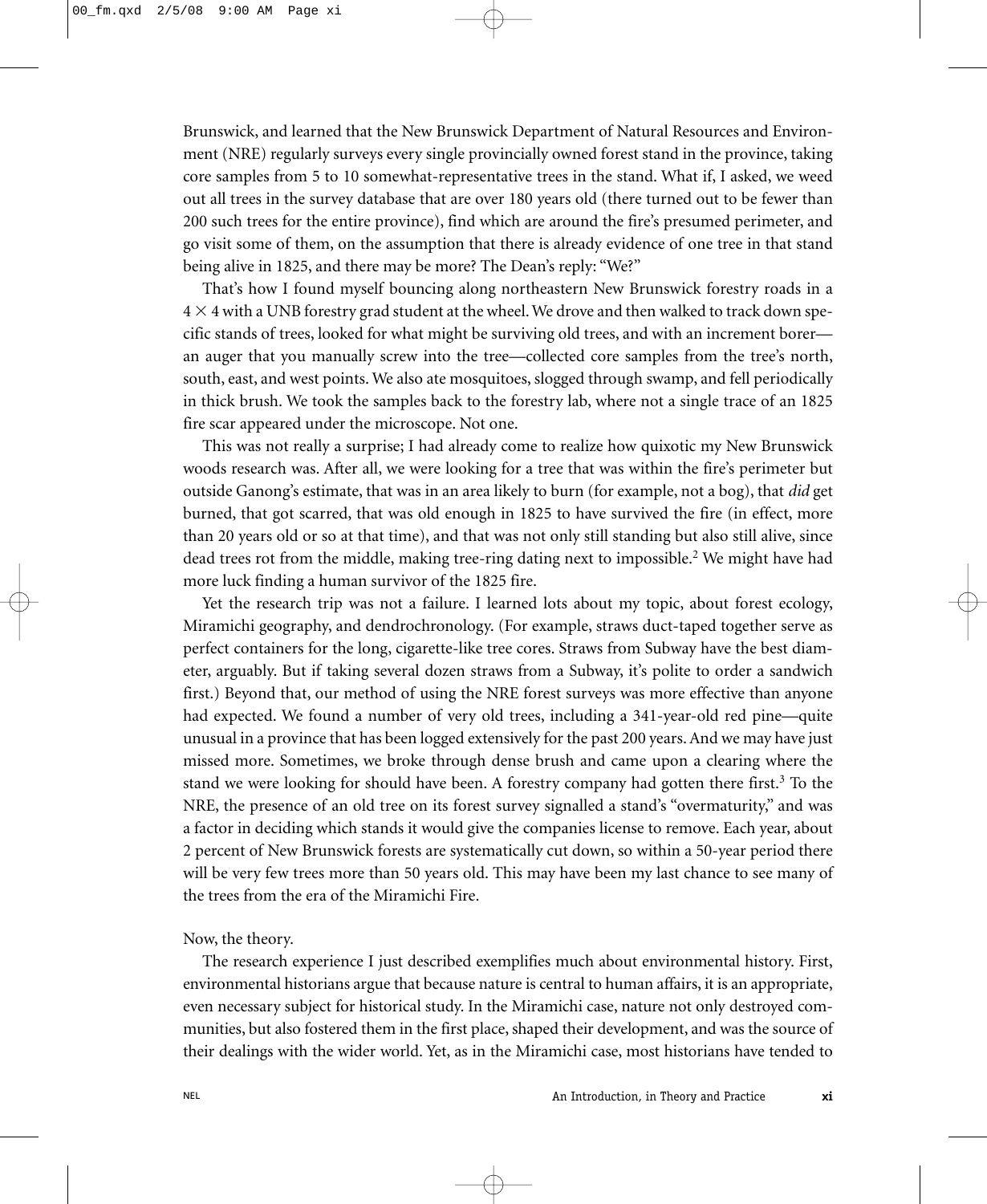treat nature—when they treat it at all—as the setting for history, rather than a participant or an agent of change. Environmental history has emerged as a field in recent decades to explore how people have thought about and interacted with nature. In a well-known formulation, Donald Worster describes environmental history as addressing three "clusters of issues": nature itself as it has existed through time (including how it affects us), the socioeconomic realm (how we use nature), and the intellectual realm (how we think about nature).4 Others have built on this model, but its simple and coherent structure resonates with many in the field. Some scholars seek to understand how these levels of analysis work together, while others tend to focus on a particular level.

Key to environmental history is the dialectic belief that we shape our environment and it shapes us in turn. In *Changes in the Land,* one of the classic works in the field, William Cronon writes, "Environment may initially shape the range of choices available to a people at a given moment, but then culture reshapes environment in responding to those choices. The reshaped environment presents a new set of possibilities for cultural reproduction, thus setting up a new cycle of mutual determination. Changes in the way people create and re-create their livelihood must be analysed in terms of changes not only in their social relations but in their ecological ones as well."5 This dialectic has some profound implications. For one, it tells us that, though the precedents environmental history offers are instructive, they are necessarily limited because they are specific to the context of the past. For another, it reminds us that there is no steady-state environment that humans can return to even if we wished; our mere presence guarantees change.

A second attribute of environmental history, evident in the Miramichi Fire research example, is the field's tendency to relate to present-day environmental concerns. In the Miramichi case, New Brunswick's long history of forestry has set the context for the province's highly managed forest industry today; my "race" with forest companies to find old trees is an ironic embodiment of the connectedness of past and present. Environmental history's relevance is in part a product of the field's own history. It grew out of the environmental movement of the 1960s and 1970s, and of historians' growing recognition (like that of scholars in many fields) of nature's importance to humans and of what humans have been doing to nature in turn. The field was at first mostly devoted to self-evidently environmental topics as national parks, natural disasters, and wildlife. But increasingly researchers start with some point of engagement with nature, and read outward from that to shed light on a larger issue like culture, politics, or gender. Much work today is on topics that may not immediately strike you as "environmental," such as cities, technology, and consumerism. It might be argued that since all human experience intersects with the natural world, everything can be a potential topic for environmental history.

The field not only grew up alongside environmentalism, but also, for many of its practitioners, became an outlet for their activism. They found history useful in explaining how we got to the state we're in and how we might prevent repeating mistakes made by our ancestors (and, let's face it, ourselves). Many such activist scholars tell narratives that are implicitly or explicitly declensionist, suggesting that things are getting worse. But more and more historians see the field open to narratives as varied as life itself. This is not to suggest that environmental history used to boil down to "Earth good, people bad"—or that it today boils down to "Earth bad, people good"! but rather a reminder that scholarship may or may not be tied to activism, and that it is worth considering the activist implications of the work you are reading.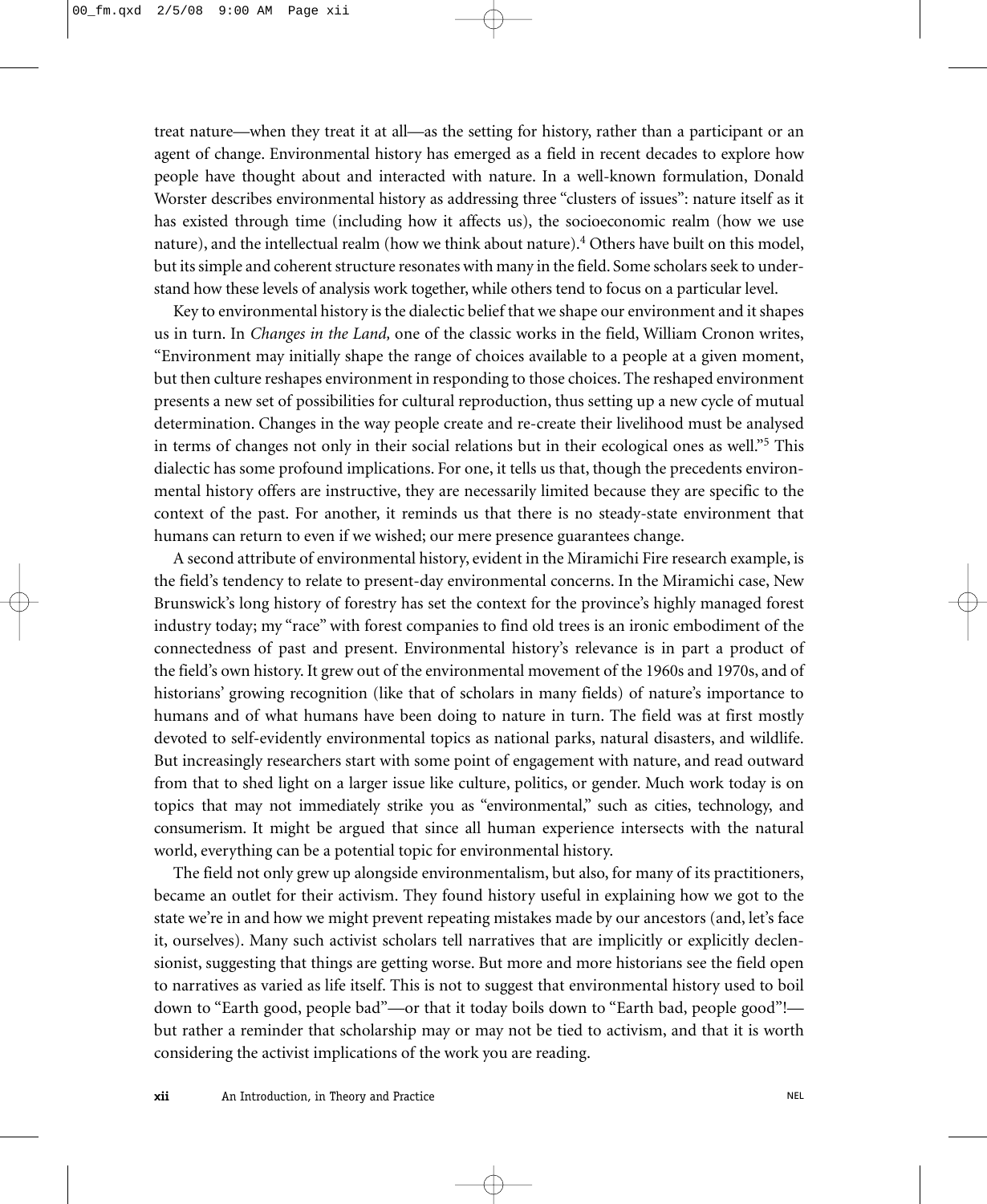There is another simple reason why environmental history is so suffused with contemporary concerns: the environment being discussed is still very present. A military historian might visit a battle site to better understand the lay of the land, but an environmental historian visits a park or a city—or the Miramichi—because the land in some sense *is* the research topic. Moreover, the environment maintains material traces of its past.<sup>6</sup> That leads to a third attribute of environmental history epitomized in the Miramichi case: it is intensely multidisciplinary. To understand the environmental characteristics that were the subjects or objects of change, an environmental historian might need to learn from geology, geography, anthropology, biology, art history, or any other number of disciplines. It is fair, I think, to suggest that environmental historians possess both a humility and an arrogance about knowledge: we appreciate the many insights that other disciplines, forms of knowledge, methodologies, techniques, and technologies can offer in making sense of the world, and yet believe historians are temperamentally well suited to integrating and applying them. We agree with Alfred W. Crosby's argument that the goal should be to bring the arts and the sciences together—what he calls a marriage of the twits and the nerds.<sup>7</sup> Or better yet, why create twits and nerds in the first place? Create twerds.

Which leads to the thinking behind this book. Just as my Miramichi research experience exemplifies some things about environmental history, the two together exemplify something about this book: it is less about presenting an overarching narrative of Canada's past than about the theory and practice of environmental history. When approached about organizing a reader, William J. Turkel and I decided that we wanted students to learn about methodology, to learn how to *do* environmental history. Most history textbooks are created by bringing together articles from peerreviewed, scholarly journals. Such articles assume considerable familiarity not only with the field's content but also with how history is researched and written. It is apparently expected that students will learn how to do history by reading good history—a not unreasonable hope, but rather indirect. For this volume, Turkel and I asked contributors to use a case study that they had already worked on as the basis for writing a specially produced essay<sup>8</sup> that explained their process, and how their specific fields (such as historical archaeology), sources (such as maps), and practices (such as microhistory) assisted them in telling the stories they wanted to tell. We asked the authors to imagine the reader looking over their shoulder and asking questions: Why have you chosen those sources? How did you find and interpret them? What kind of questions did you ask yourself or other people during the research? And we asked that they imagine this questioning reader be an undergraduate student. Finally, we had the contributors read one another's essays, to seek out places where their discussion aligned with or differed from someone else's. By developing the book in this fashion, we hope that besides introducing students to a wide range of sources and methods, it will show historical researchers the utility of incorporating environmental history elements into their own research practice.

William Turkel and I toyed with calling this book *EH?* but our editor at Nelson Education talked us out of it. EH is a familiar short form for environmental history used widely in the field, the question mark would have signalled our interest in asking methodological questions—and, of course, "eh?"is the quintessentially Canadian figure of speech. For this is a reader in*Canadian* environmental history. Canada is the place its editors and most of its authors—and many of its presumed readers call home. But beyond that, Canada offers an unusual and constructive case for environmental history.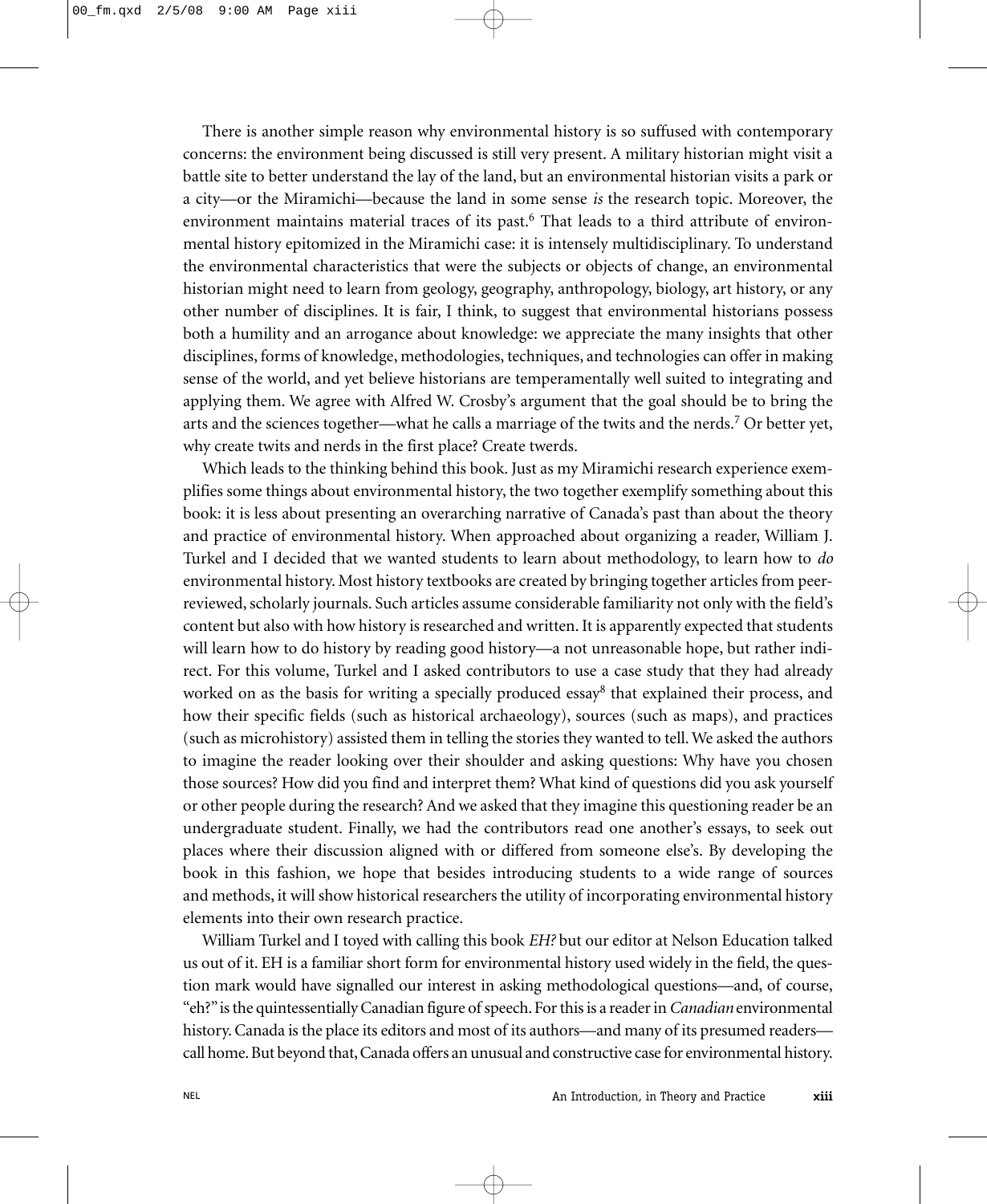It is the second largest nation in the world, home to diverse ecosystems, and neighbour to three oceans. It is the embodiment of the developed world, though much of it remains, by global standards, undeveloped. It has been home to many varied, extensive, and ongoing aboriginal histories; host to French and then British colonial eras; and long in the shadow of the world's one remaining superpower. The fact that it is united to the United States longitudinally by climate, geology, and biology, and separated latitudinally by history and culture makes it particularly well suited to comparative study. In this book we will make a case that you should be interested in Canadian environmental history—no, scratch that, we will let the field be its interesting self, and hope you agree.

A note on terms. In keeping with our desire to have authors introduce their fields, each with its own language and grammar, we have generally kept the terms they use rather than impose a consistency throughout the volume. For example, we preserve their use of "aboriginal," "indigenous," "First Nation," "native," and even our American contributor's "Indian," a word that has retained more currency in the United States than Canada. Similarly, dates are expressed in three different forms. The traditional BC/AD calendar dates require no explanation. BCE (Before Common Era)/CE (Common Era) are preferred by some authors for calendar dates, to avoid the religious connotations inherent in BC/AD. BP (Before Present) refers to temporal durations that have been estimated from radiocarbon dating or other physical measurements. As such, BP suggests less precision than BCE/CE; whereas one can be confident that an event of 12,000 BP occurred approximately 12,000 years ago, it did not necessarily occur in or around the calendar year 10,000 BCE.

The editors wish to thank our fellow founders of *NiCHE: Network in Canadian History & Environment—*Colin Coates, Stéphane Castonguay, and Matthew Evenden—for assisting in the book's conceptualization, and to Social Sciences and Humanities Research Council of Canada for the support that allowed NiCHE to provide seed funding for this project. Thanks also to Laura Macleod and Heather Parker at Nelson Education for their guidance and countless insights in moving the book forward; Karen Rolfe for her fine copyediting; Jessica van Horssen for her editorial assistance every step of the way; and H. V. Nelles for his early support of the project. In addition, we would like to thank our reviewers for keeping us honest: Claire Campbell, Dalhousie University; Chad Gaffield, University of Ottawa; Richard Rajala, University of Victoria; Bill Waiser, University of Saskatchewan; and two anonymous reviewers. Finally, thanks to all the contributors for their enthusiasm, hard work, and fine essays.

#### **NOTES**

1. George Perkins Marsh, *Man and Nature; or, Physical Geography as Modified by Human Action*, ed. David Lowenthal (Cambridge, MA: Belknap Press of Harvard University Press, 1965 [1864]): p. 30 fn. 28. For more on Marsh and his book, see Graeme Wynn's Chapter 1 in this volume.

2. And if we had found a single tree such as this, it would not in itself have proven anything. For one thing, the tree might have burned in an 1825 fire unassociated with the Miramichi one. For another, although Ganong had argued that most of the burn occurred within core areas, he allowed that trees did burn elsewhere.